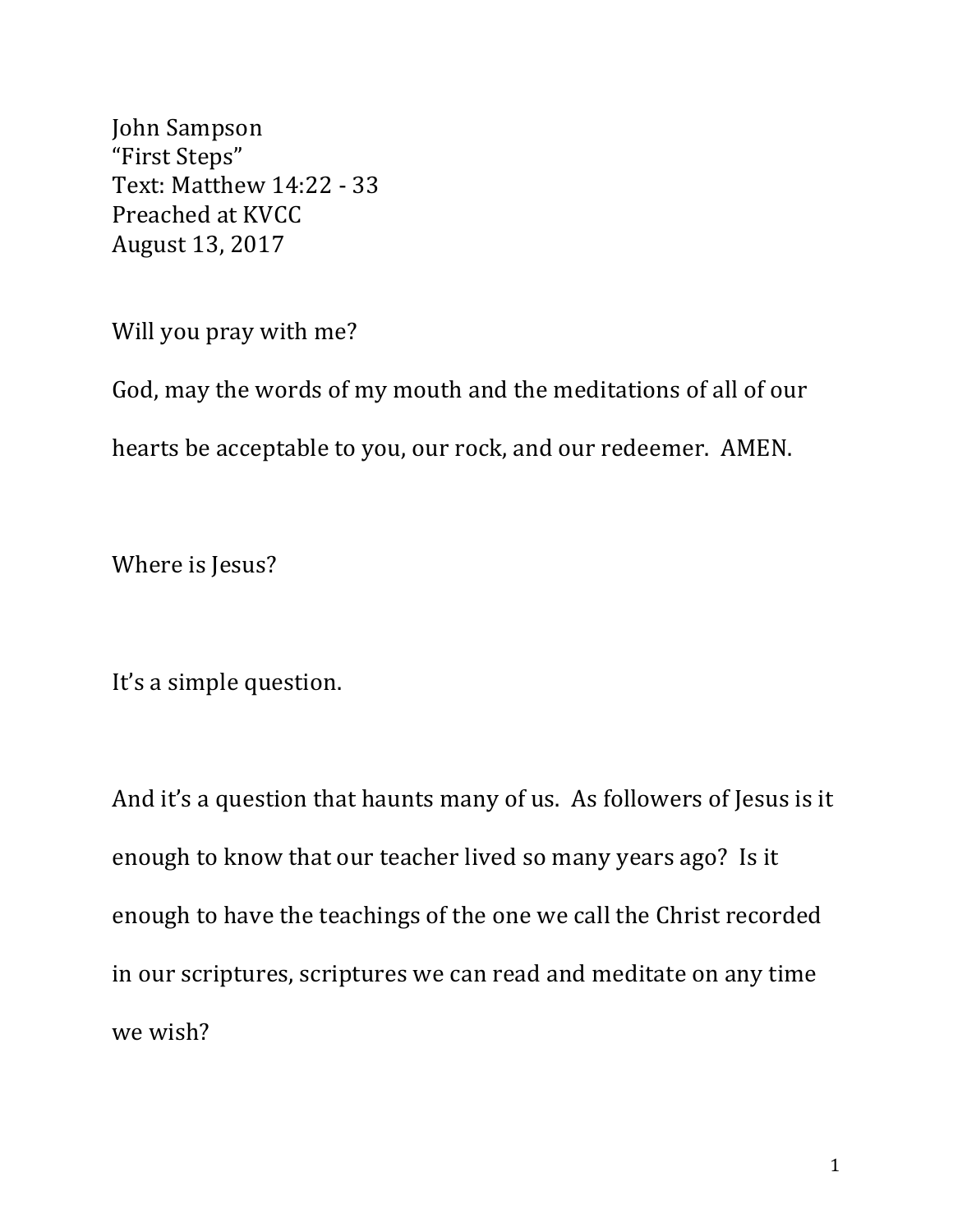Or as followers of Jesus do we thirst for his presence in our lives? Do we hunger for an experience of his love that is palpable and visceral?

Where is our teacher today?

The answer we hear this morning from the authors of Matthew is an irony.

They tell us that Jesus is where he has always been. He is in the place we would least expect to meet him. And perhaps that is why we ask the question about his location because we are almost always looking in the wrong place to find him.

Where is the one called the Prince of Peace?

Look, and see.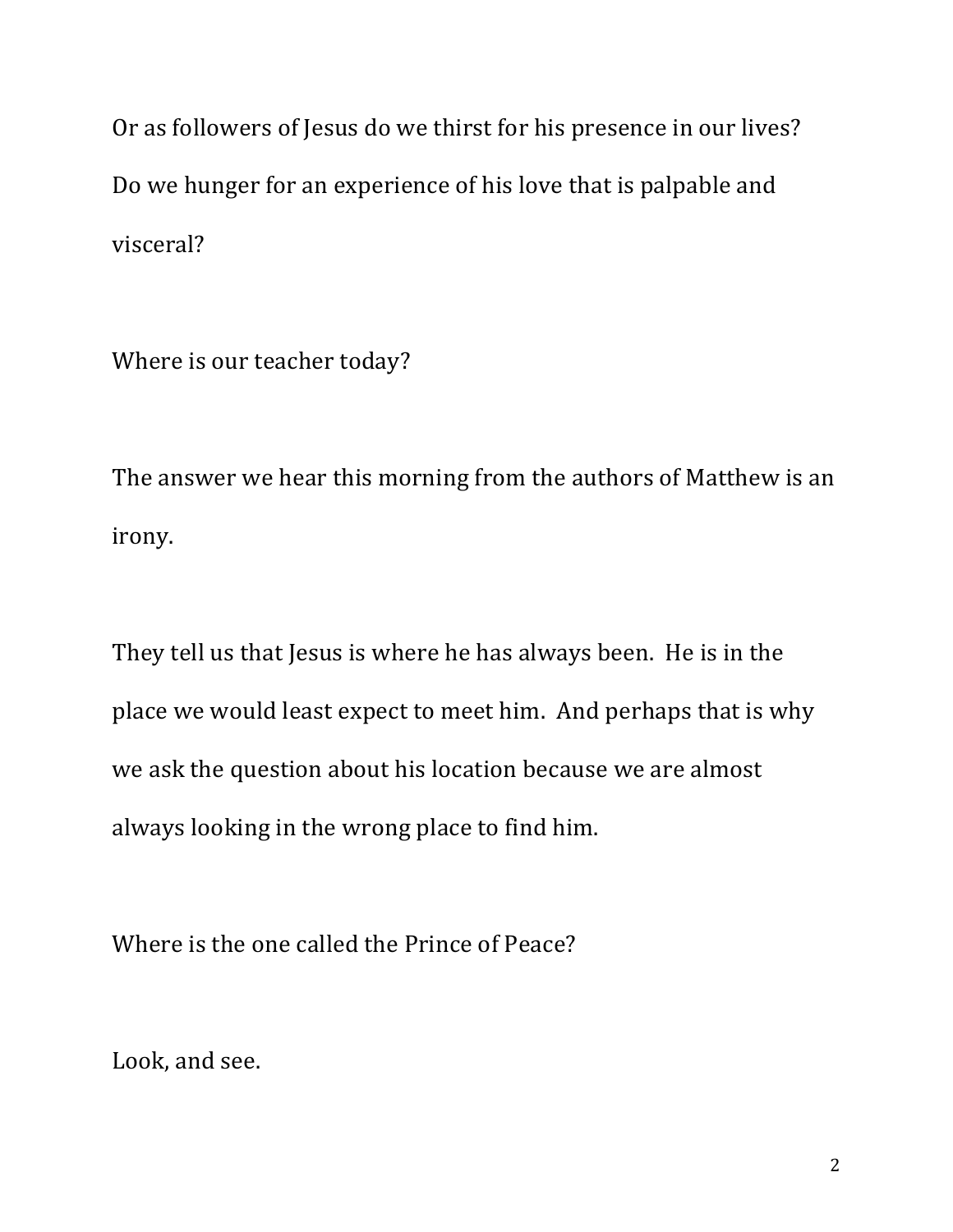He is not in the boat with us. He is not in a place of safety sitting by our side. He is not sitting among friends and followers and disciples.

He is out there in the middle of the Chaos, surrounded by a raging sea, and gale force winds.

Where is the one called the Son of God?

This morning I believe he is not sitting in a nice white church, singing beautiful hymns and hearing sermons that uphold the status quo. He is not where we might expect to find him.

This morning I believe he is out in the chaos; he is out on the streets of Charlottesville, Virginia. He is out in the place where we are tearing ourselves apart in a toxic mixture of white supremacy, violence, fear and anger.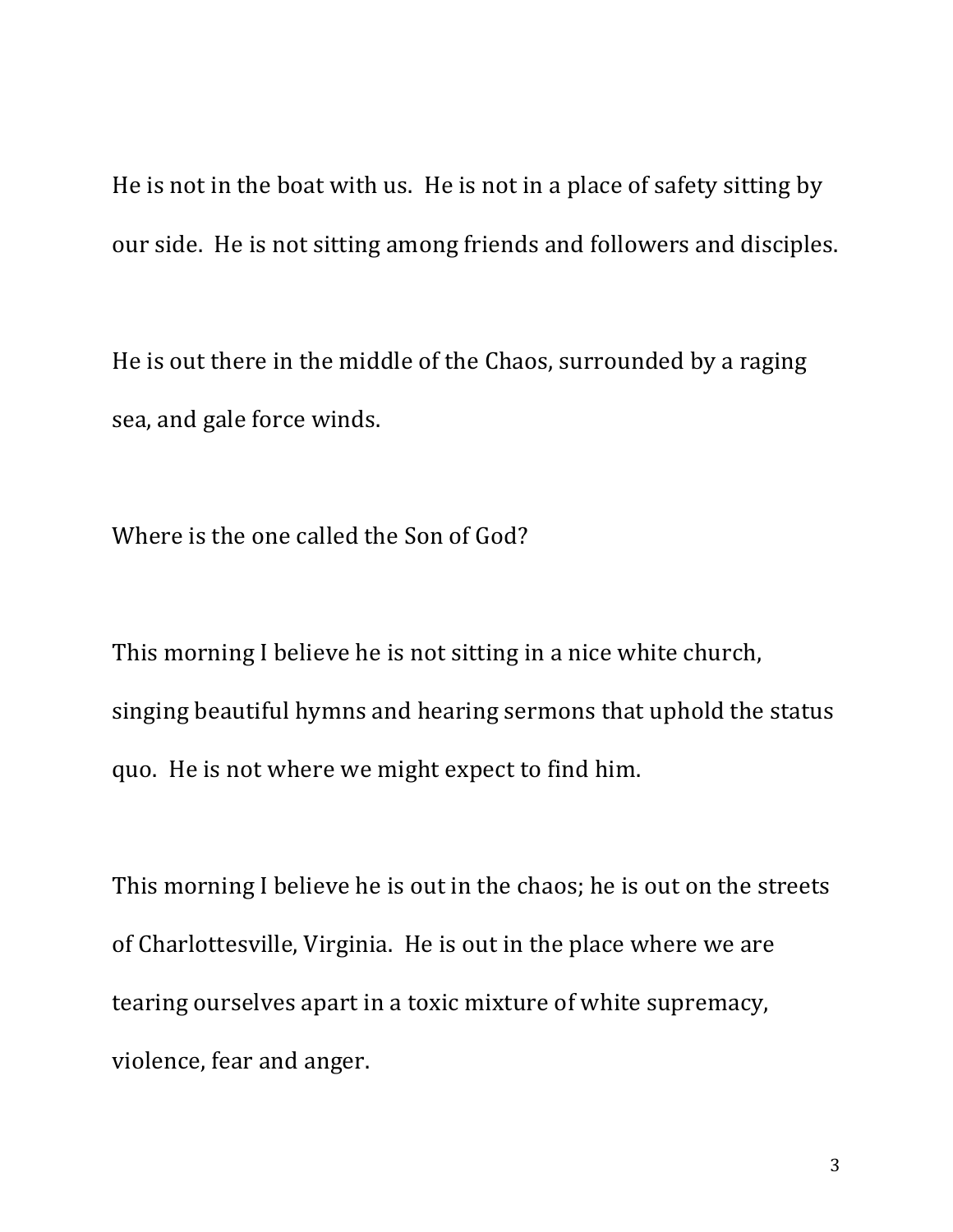## Look. Can you see him there?

For some of us it may be hard to make out the figure of Jesus standing between the White Nationalists and the members of the Black Lives Matter movement as they struggle against each other on the campus of the University of Virginia. For some of us it may be hard to wrap our minds around the fact that Jesus would be found in the collision of newly minted Confederate flags and the dismantling of a statue of the southern general Robert E. Lee, based on a petition started by an African-American high school. It may be hard to see among the bodies shattered by a car whose driver was bent on killing and maiming those holding a different vision of what it means to call ourselves the United States of America that Jesus, and his shattered body, stood there among the dead and injured.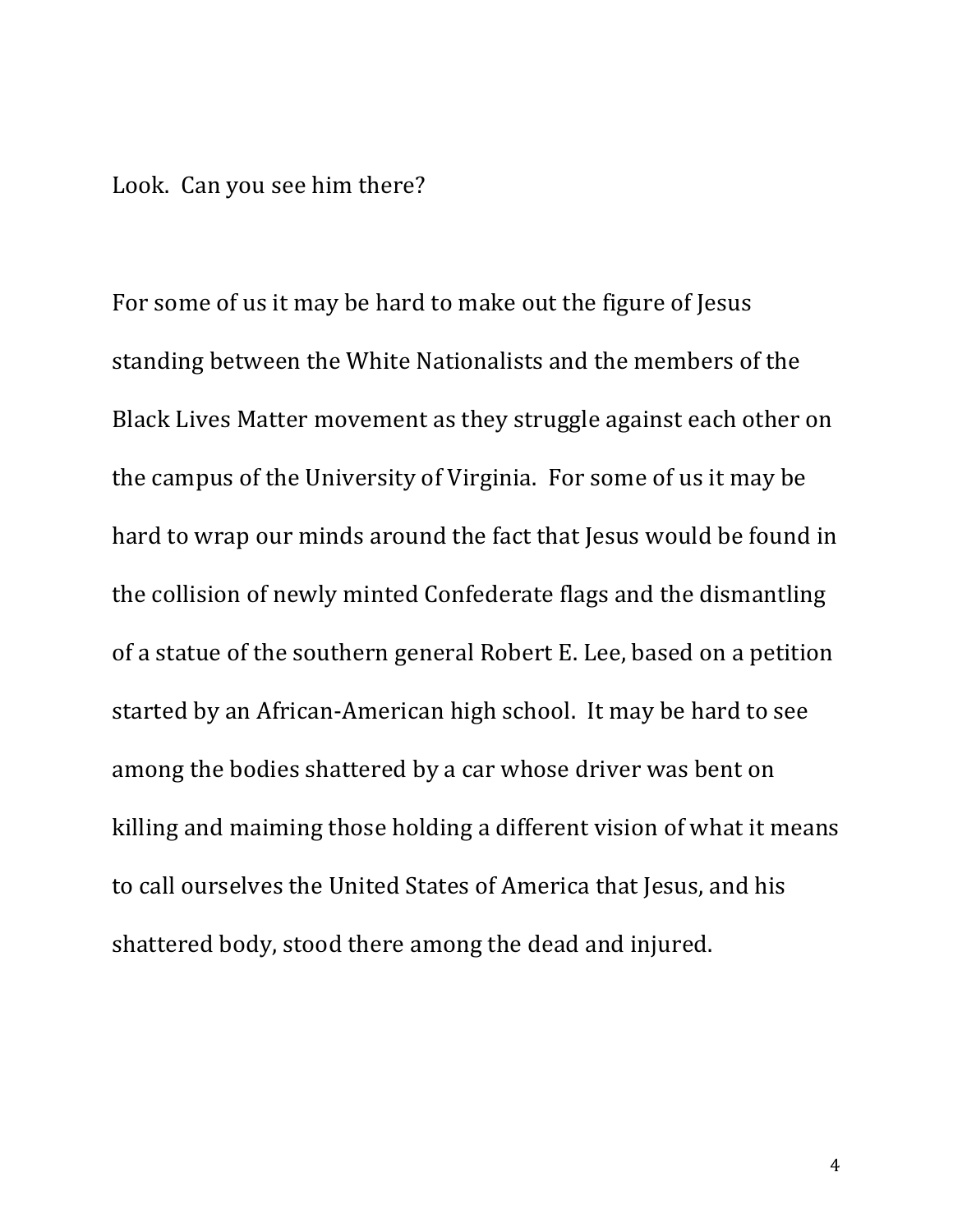And yet our reading from Matthew invites us to look into the very fulcrum of our deepest anxieties and hatreds, into the violence and confusion of our lives, into the maelstrom of our nation's racial chaos to see the one we have been looking for. That is the place, we are told, where we will find the man who we are promised will bring us salvation.

But to witness Jesus' presence in the chaos of Charlottesville is only the beginning. Because above the Neo-Nazi chants of "You will not replace us!" and the presidential tweets of "There is no place for this kind of violence," Jesus speaks. And when he speaks he is addressing us here, this morning, in these pews.

He says: "Come! Leave the safety and security of your boat and join me out here in the storm. Join me in the midst of the chaos because this is where I AM. Out here in the raging sea, out here on the streets set ablaze, out here in the violence of brother against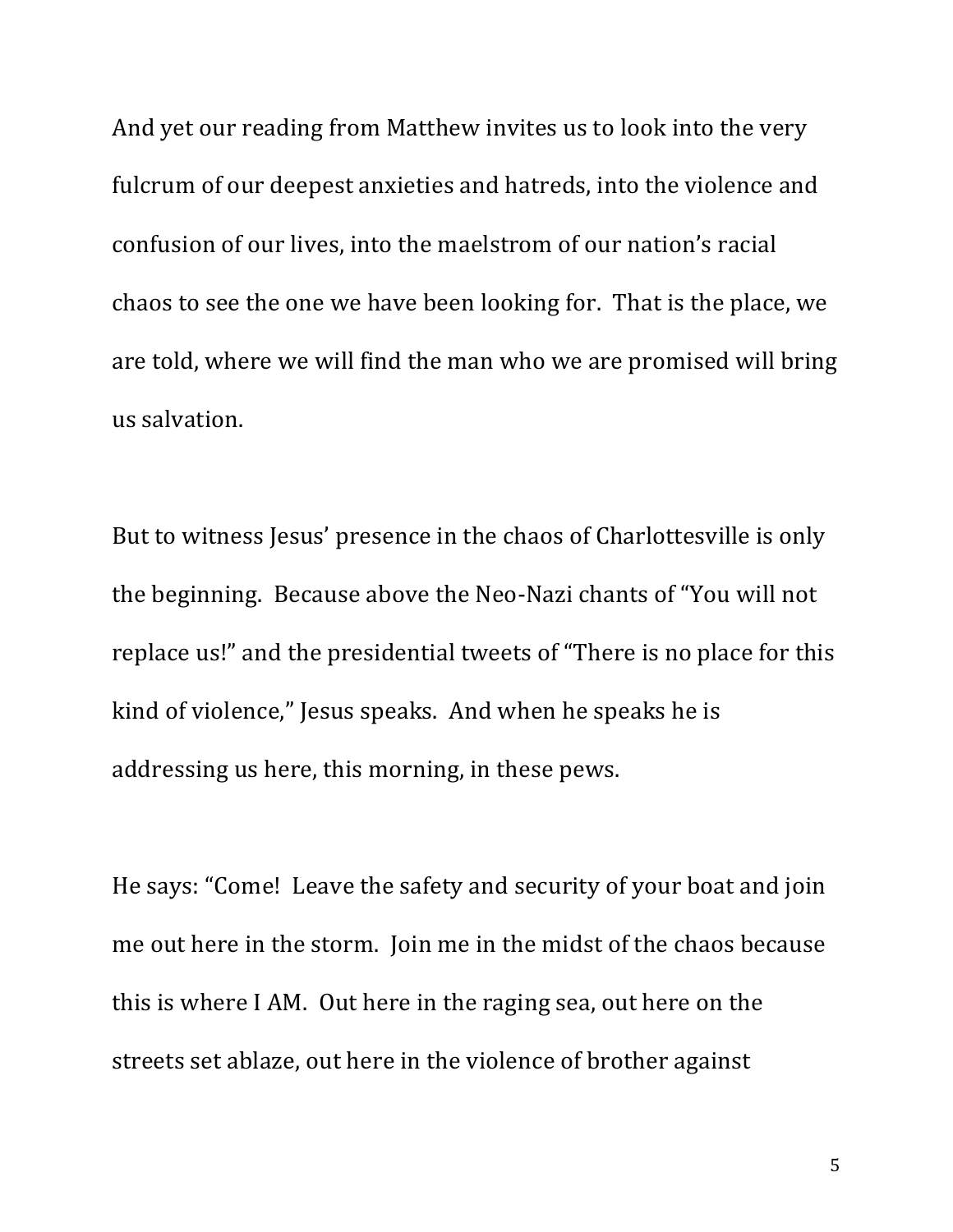brother, and sister against sister this is where you will meet me. This is where I AM."

It's a cliché, but that doesn't mean it's not true, that every journey begins with a first step. But our journey, as disciples, to meet Jesus who is standing in the midst of the chaos of places like Charlottesville, doesn't just start with a first step. The authors of Matthew tell us that our journey starts with a miracle, with an event so unexpected that it seems almost like it is impossible. Because the first step on our journey doesn't begin with our feet. It begins with our collective heart.

There is a boat that was built centuries ago on the shores of this land, among its valleys and within the shadows of its mountain peaks. It is the boat of white supremacy. It is the boat that has given one race, the white Euro-American race, a sense of comfort and privilege, a sense of being the measure against which all other races

6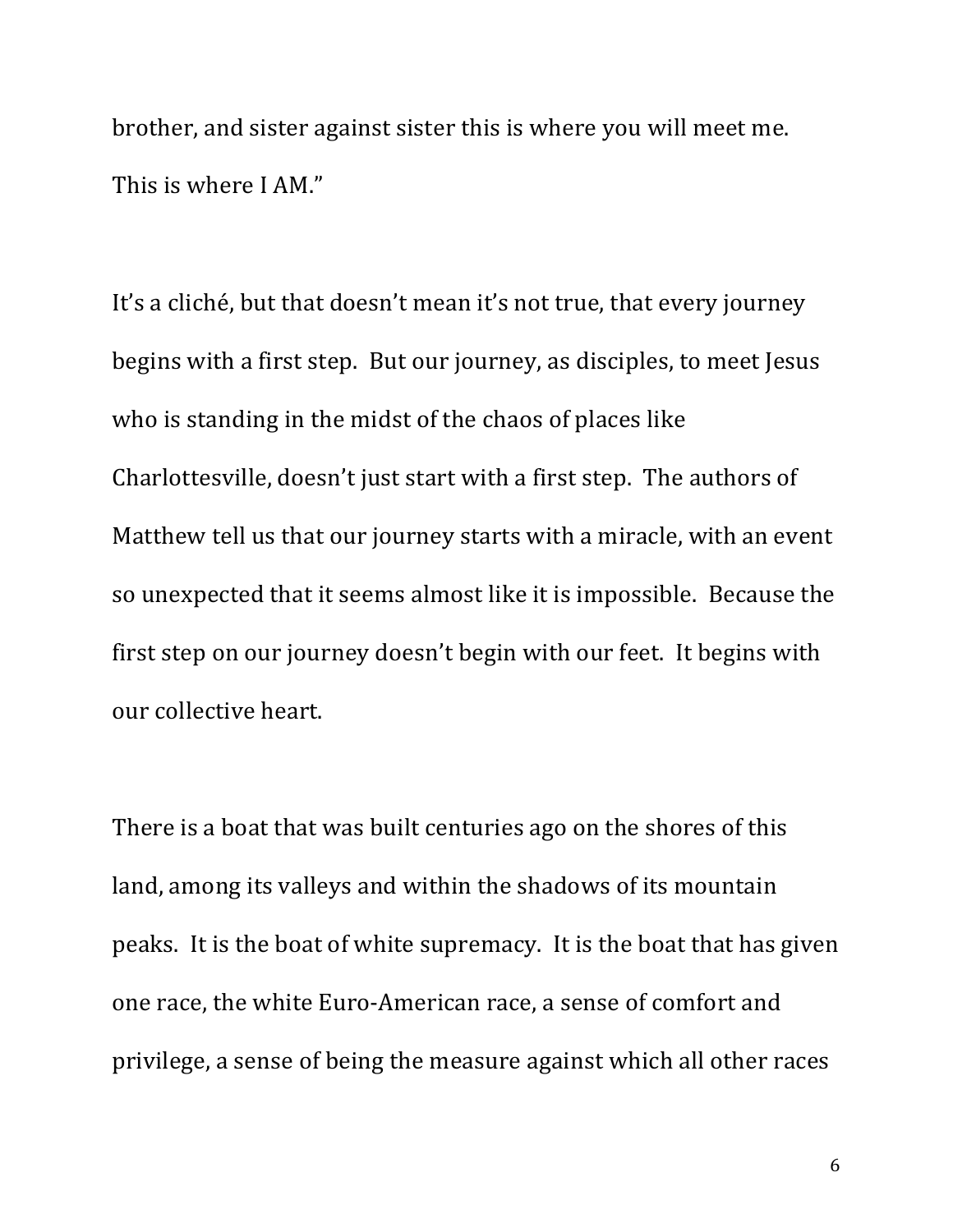should be compared and judged, a sense of entitlement to all of the resources and advantages of our society. I call it a boat because it is the ideology that gives many white Americans on the streets of Charlottesville, and across our country, a feeling of security, and a feeling of safety. White supremacy is a belief system that its adherents can cling to in the face of the uncertainty of our current economic situation, and a general movement to a more inclusive and multivalent society.

But white supremacy is more than this. It is a way of thinking and a set of assumptions that influences every aspect of our social, political, economic and cultural architecture. It is not the sole property of one person, or one party, or one region. It is, in the words of James Cone, the founder of black liberation theology, America's original sin. White supremacy's invisible hand can be seen in the fact that 27.4% of African Americans live in poverty as opposed to 9.9% of whites. Its influence can be felt in the fact that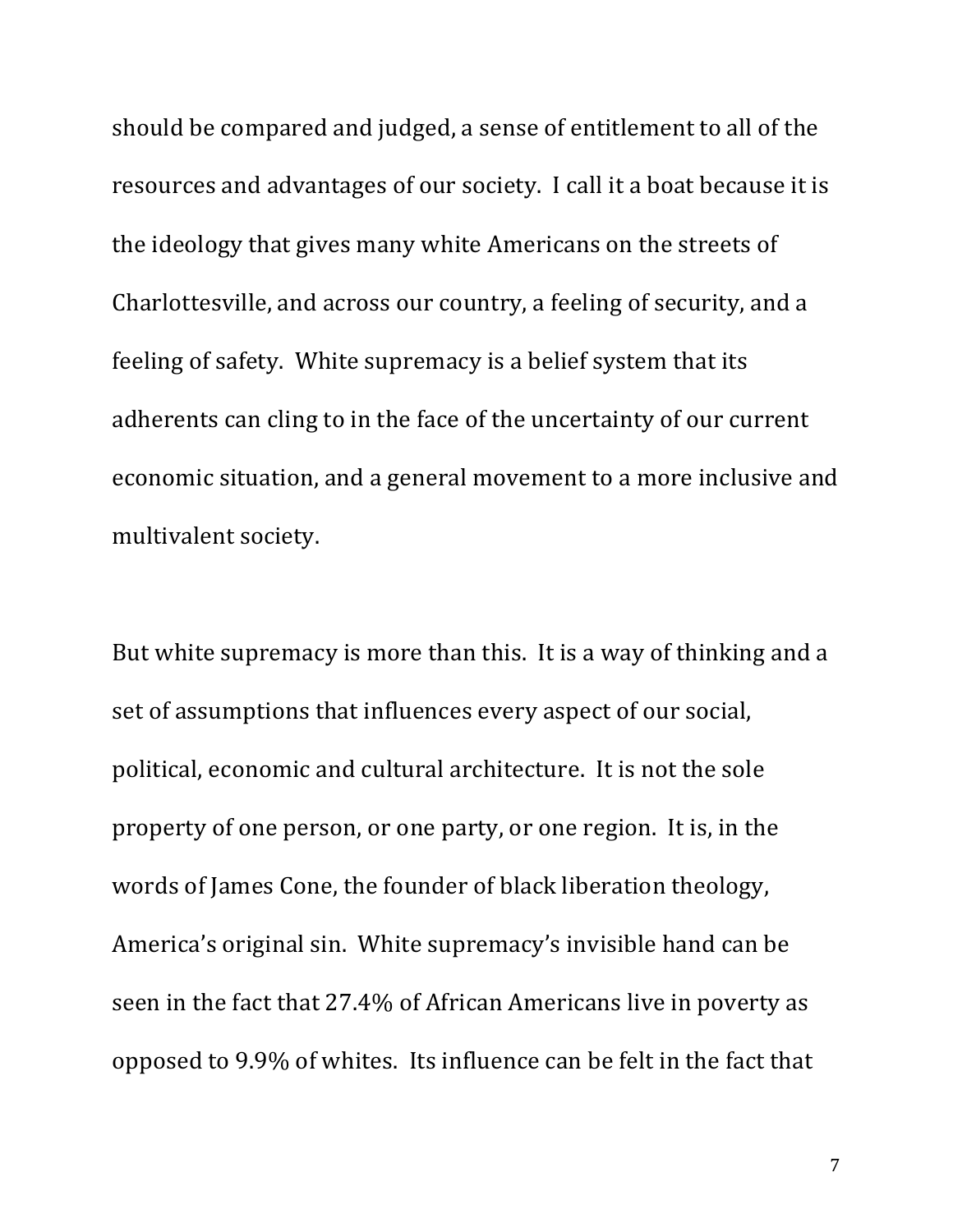according to the CDC HIV incidence among blacks is 8 times higher than whites. Its power can be seen in the fact that there are only 4 black CEOs among the 500 largest companies in the US. Although it would be easy to look at the streets of Charlottesville and say that white supremacy is a perspective held by others, all white Americans benefit from its ongoing power within our society.

When we see Jesus standing out in the midst of the chaos of Charlottesville and when we hear him say, "Come!" the question he is inviting us to ask ourselves, as individuals, and as a nation, the question that involves a miraculous transformation of our American heart, is whether or not we will be willing to leave the boat of white supremacy that impacts all of us, even if we are not personally responsible for its creation and implementation. Because the fight for racial equality in this country is not just the fight of African Americans, not just the fight of Hispanic Americans, not just the fight of Asian Americans. It is also the fight of white Euro-Americans to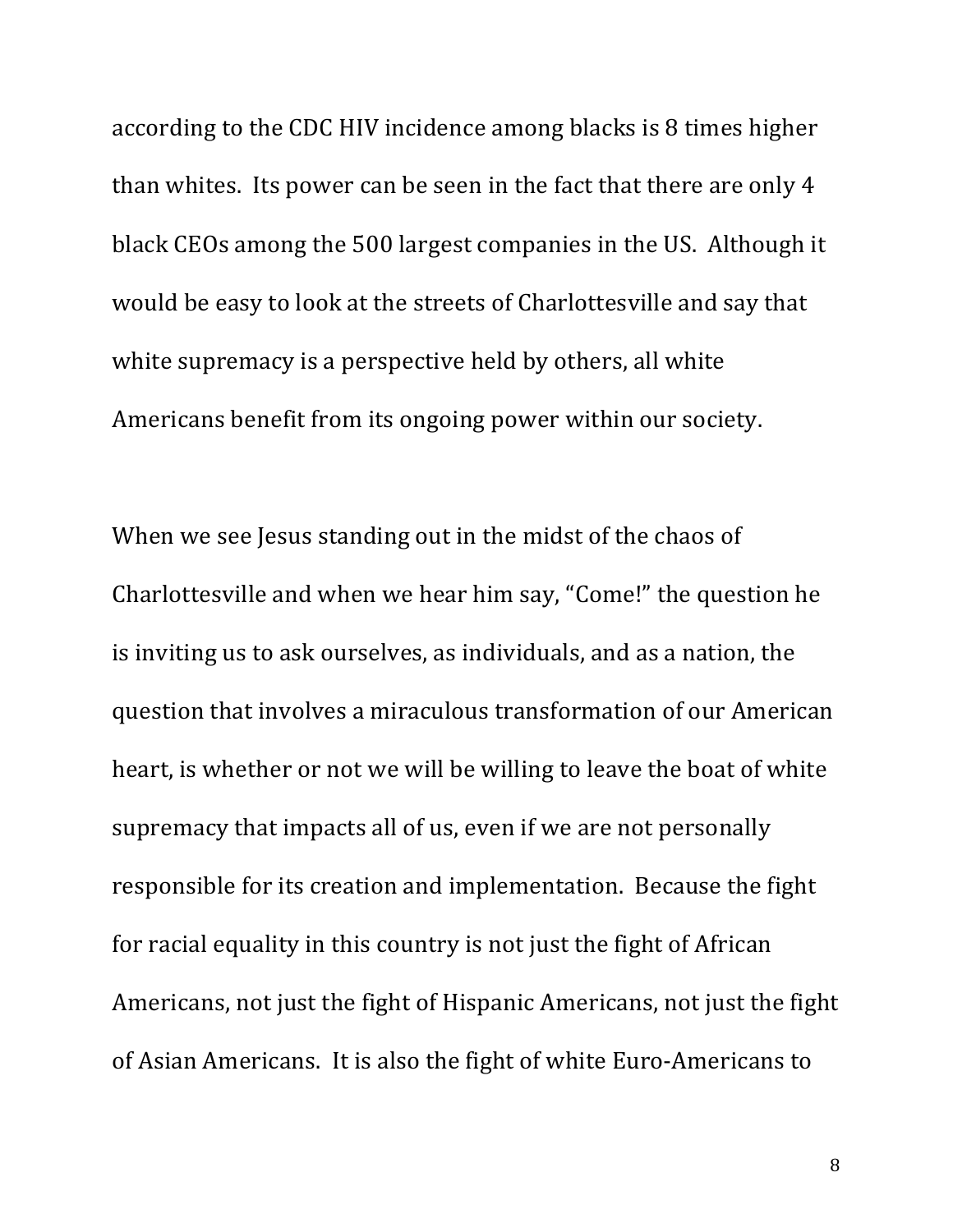seek out and dismantle the places where white supremacy is still active and influential throughout our society, and perhaps also within the deepest recesses of our hearts and minds.

Where is the son of Mary this morning?

He isn't to be found in the safety of our nation's racist systems. He is to be found out in the chaos of our streets, in our political debates, and in the advocacy of those working to make our nation a more just and equitable society. For Jesus was born among the most marginalized, the poorest, the least powerful so that he could deliver a message of hope that they were remembered by God, and not only remembered, but blessed.

Our journey to meet Jesus out in a world set on fire by racial violence begins with the miraculous transformation of our collective heart. And I see that transformation here in this congregation. I see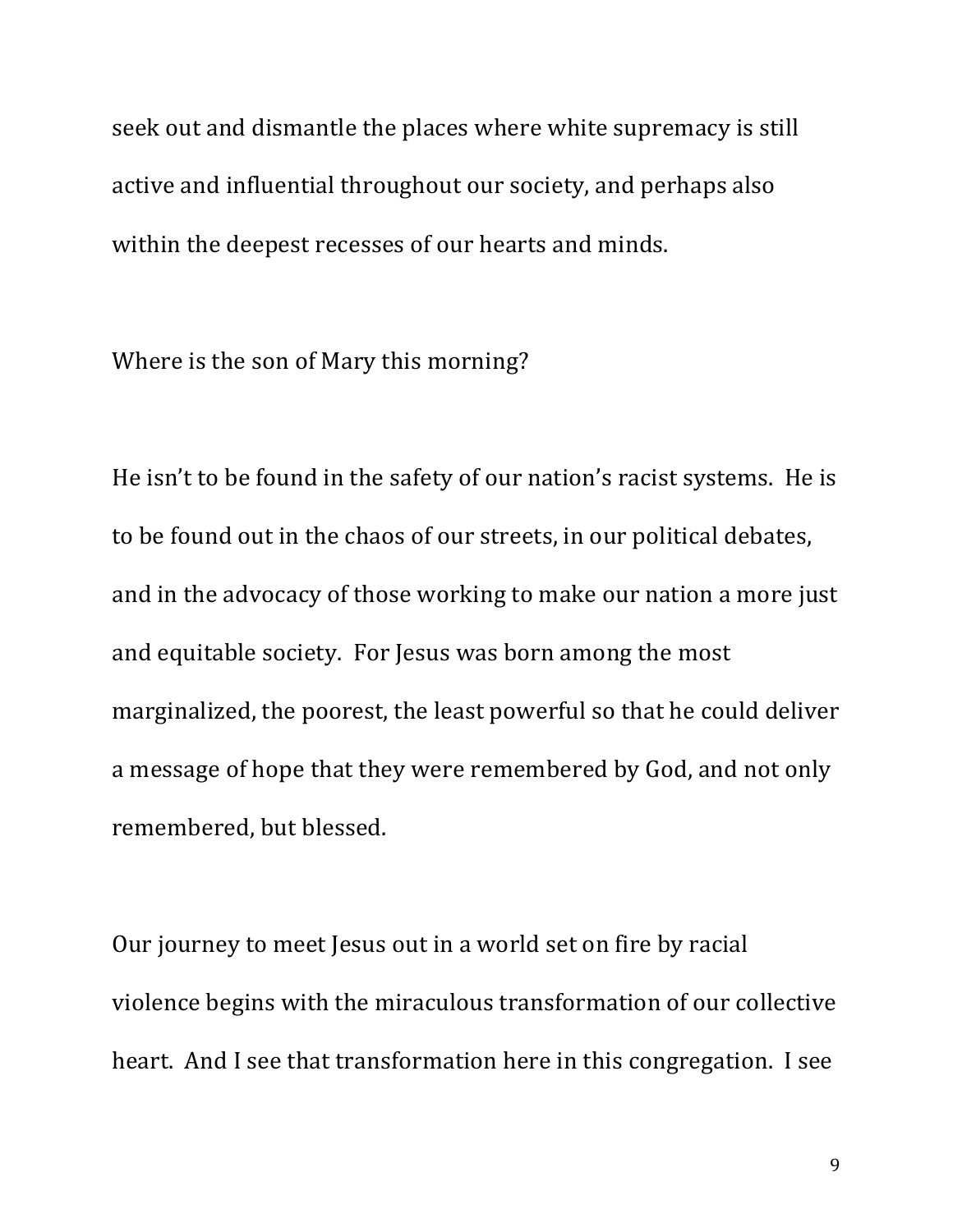members and friends of this church working out beyond these walls with local organizations doing the hard and ongoing work for racial justice here in the Adirondacks and beyond. I see members and friends of this congregation working for reform within our system of mass incarceration that disproportionally impacts communities of color. I see members and friends of this church supporting nonwhite families within this community work towards, and achieve, economic independence and their desire for citizenship. We are a community that has heard Jesus call to us, and we are a community that has responded.

Yet this morning's reading resists an overly optimistic interpretation of how easy the work of transformation, for our nation, and for ourselves, will be. It pushes back on the idea that miracles are quick and complete. It forces us to reflect soberly on the hope that our 400-year-old system of American racism can be overcome in a generation or two.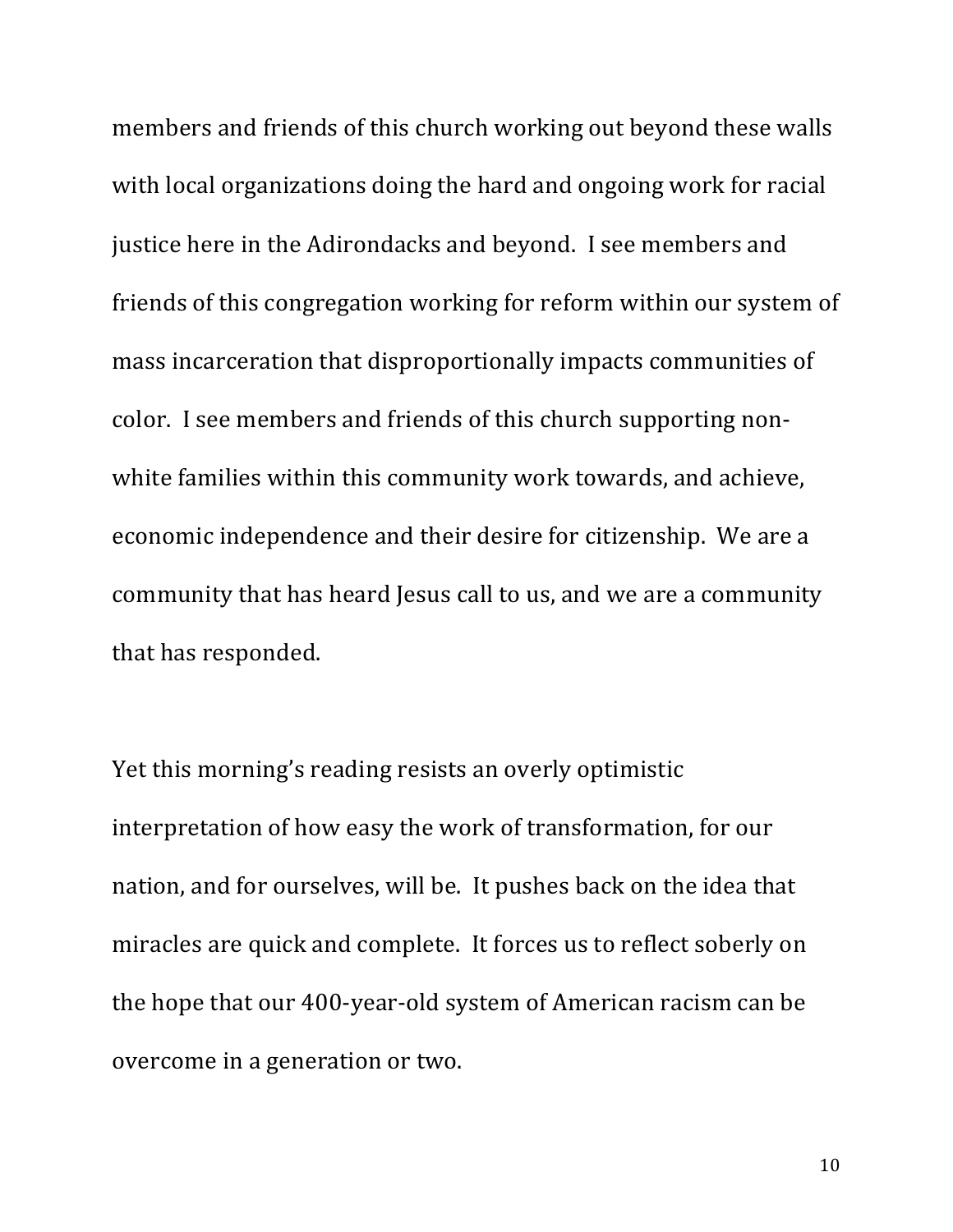We are told that Peter underwent a change of heart, and took his first miraculous steps towards Jesus. America too has undergone a deep and profound change of heart. As a nation we abolished slavery, we overturned the legal systems that kept the races segregated in schools, we implemented the Civil Rights Acts of the 60s and the Voting Rights Act. But just as Peter almost made it to Jesus the wind frightened him and he began to sink. To watch that driver intentionally ram his car into the peaceful protestors walking the streets of Charlottesville is to be buffeted by a wind that can make us lose faith that we, as a society, may ever see full racial equality attained in this country. To see dozens of white supremacists hold a torch lit rally at the campus of the University of Virginia and not feel the need to wear hoods, because they feel emboldened and proud enough to show their faces to the world is to be buffeted by a wind that can make us lose faith that racial hatred can ever be rooted out of our nation. Although the authors of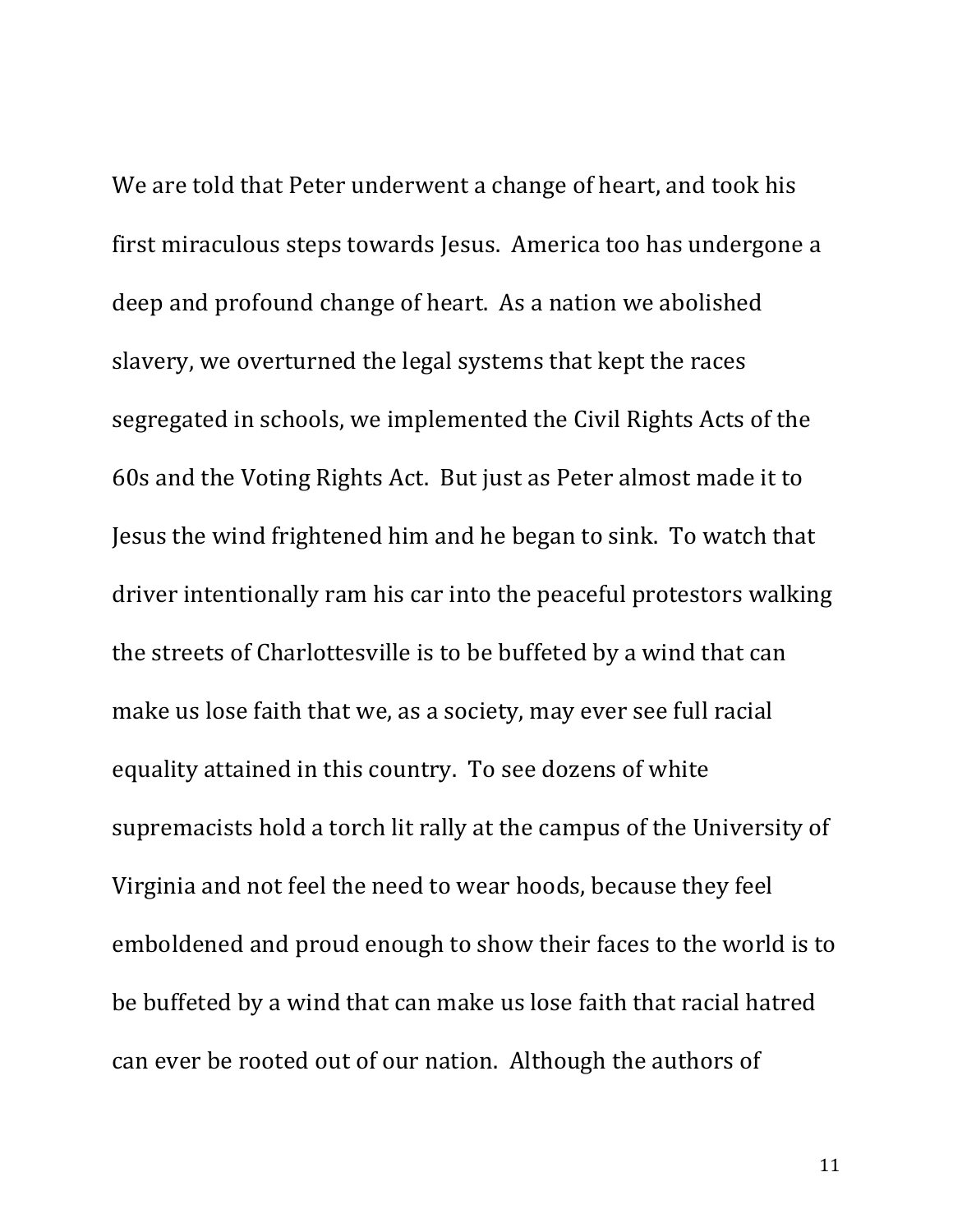Matthew write about the miracles of discipleship, they actually give us an unfortunately accurate picture that the work of following Jesus is filled with setbacks, failings and moments where faith is tested, and may be lost. In the story of Peter miraculously walking across the water only to be frightened and sink beneath the roaring waves we see an echo of America's fitful journey through the evil of white supremacy, and its chaotic repercussions.

Where is our teacher this morning?

He is here, right next to us. He hasn't gotten in the boat with us, because that's no longer where we are. We've moved out over the waves, out into the raging sea to meet him. But he is here with us, reaching down and giving us his hand, when the anger and the frustration, when the tears and the hopelessness have dragged us down below the waves and we feel like we can't go on, that the road to racial justice and equality is just too hard and may seem like too

12